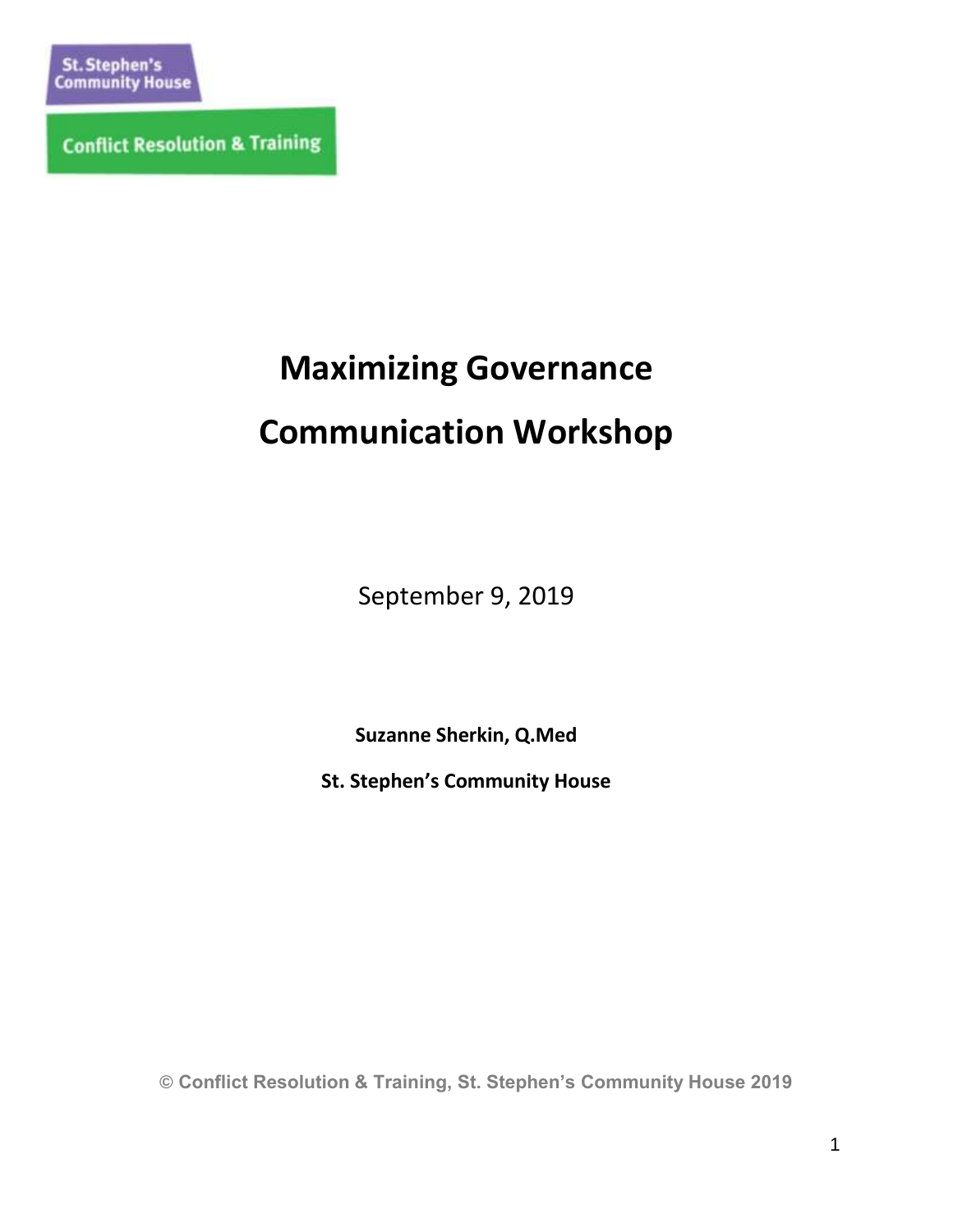### **How Conflict Escalates**

When people hear another person's position, complaints or demands, it makes them fear that their needs will not be met. People then feel they must protect their needs by:

#### **Defending:**

- their behaviour ("I'm not doing anything wrong.")
- their character ("I'm being reasonable.")
- getting others to take their side

**Attacking** the source of the threat:

- trying to disempower the other by:
- threatening (scaring)
- insulting or humiliating ('you're incompetent')
- minimizing the other's complaint ("What are you getting so upset about?")
- finding other things to criticize or to complain about

### **Cycle of Conflict Escalation**

When the other hears the attacks, they respond similarly by defending themselves and attacking the other. This escalates the conflicts as both people shift their attention away from the problem and focus on defending themselves and attacking the other.



The effects of conflict escalation includes:

- **•** distrust
- communication breakdown as both avoid hurtful interactions
- misunderstandings that result from unchecked assumptions
- each person's sense of legitimacy is undermined by the other's criticisms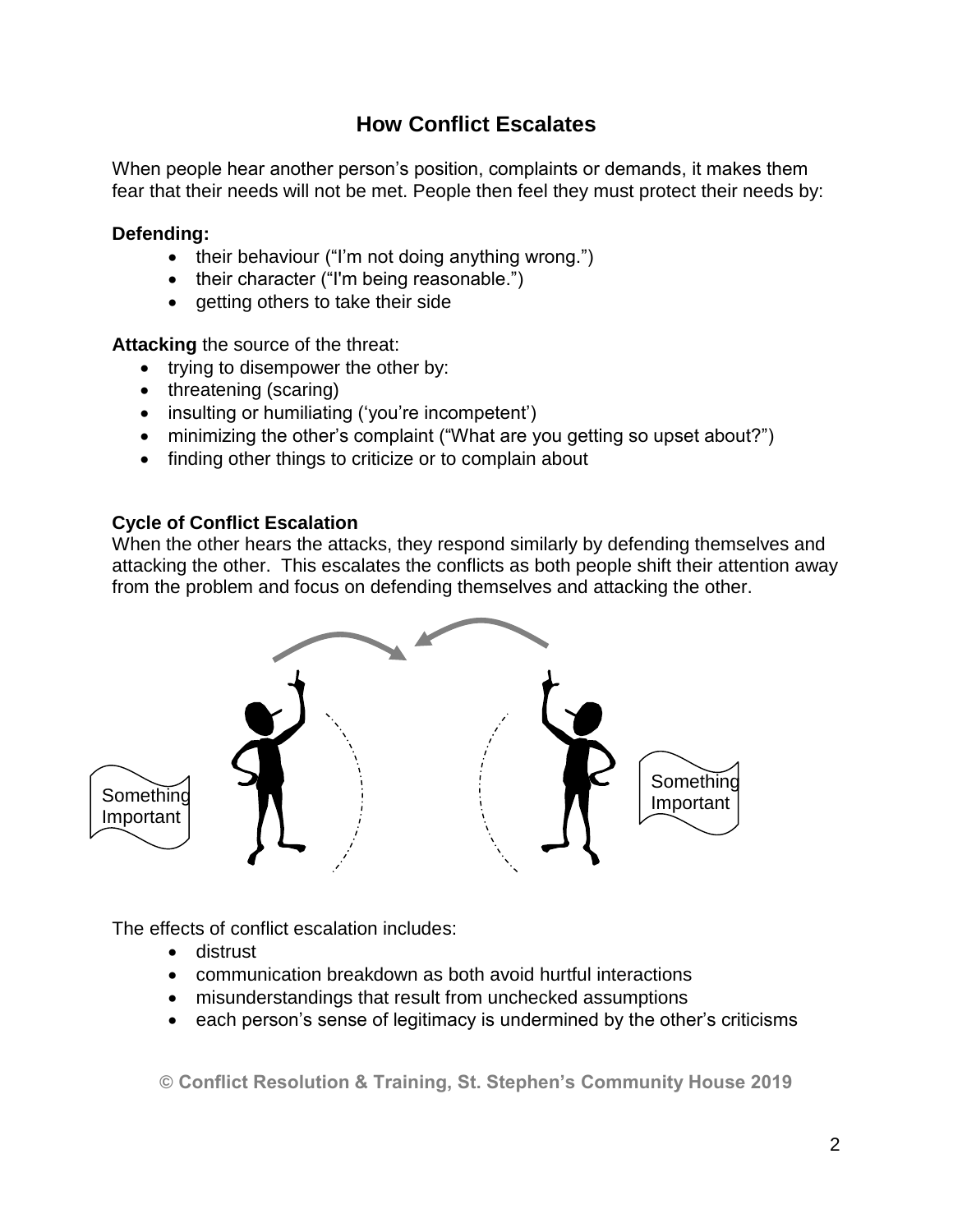• problem-solving is minimal as each spends energy on defending themselves and attacking the other.

### **Approaches to Conflict**

**Power-based approach:** using force to make someone to do something they would not otherwise do. Power-based approaches include the use of threats, manipulation, physical force, intimidation, public pressure, wars, strikes, acts of civil disobedience, etc

**Rights-based approach:** a general standard, a rule, a principle, a policy or a process. You ask, "What's the rule?" that applies to everyone and apply it in that instance. These standards may be explicit and codified in laws, policy manuals, contracts, religious moral codes, etc., or may be implicit in given cultures or contexts.

**Needs/Interests-based approach:** seeks to uncover and meet the needs of both parties. You ask, "What needs or underlying interests are you trying to address by taking a certain position. What is important to you about having what you're asking for?" Interest-based approaches seek to generate new ways of meeting as many needs as possible. \*

\*Adapted from Ury, Brett and Goldberg., Getting Disputes Resolved: Designing Systems to Cut the Costs of Conflict. The Program on Negotiation at Harvard Law School, 1993.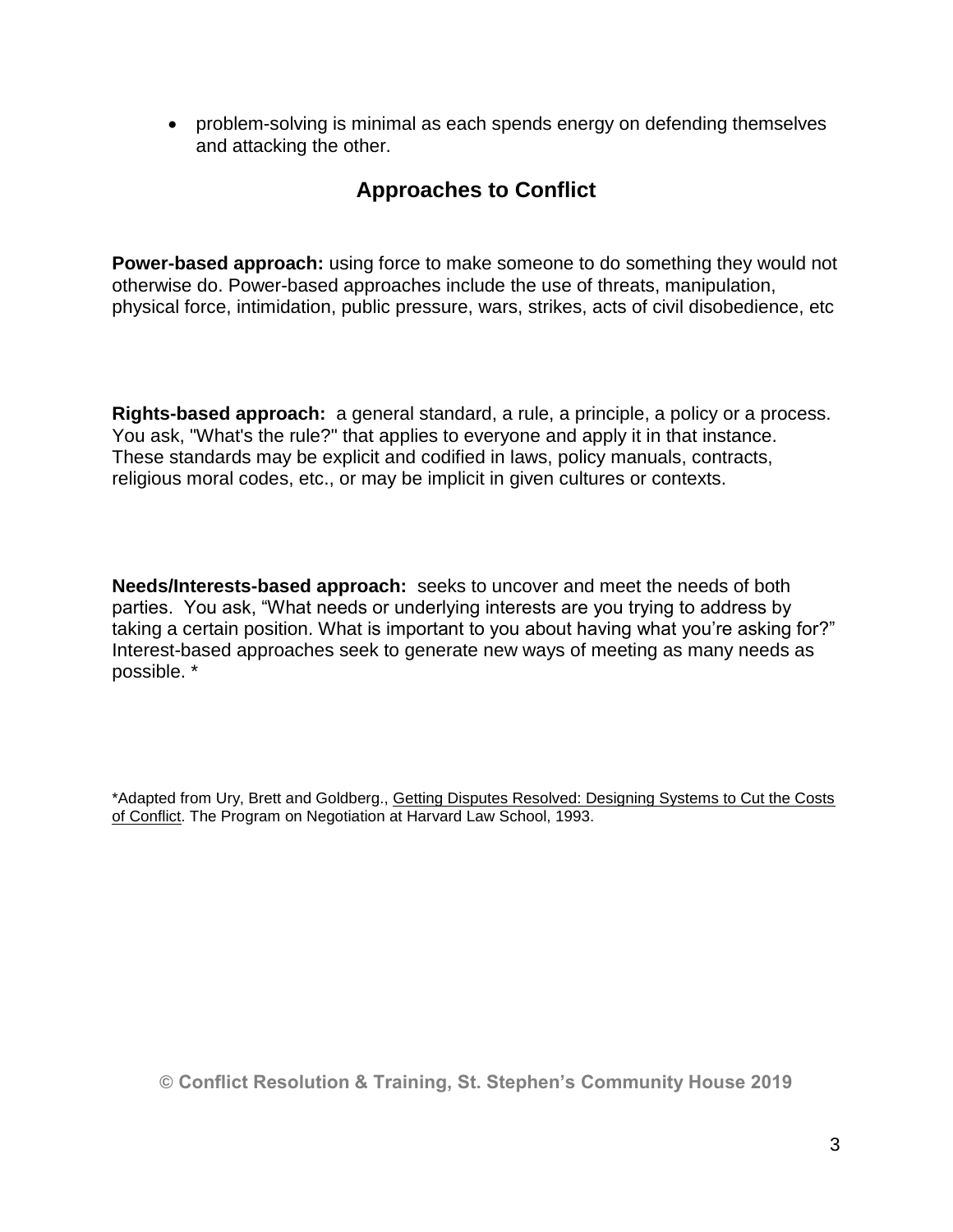## **Four Personality and Conflict Styles Understanding and Valuing the Differences**

| <b>Drivers</b>                                                                                                                                                                                                                                                                                                                                                                                                                                                                                                                                                                                                                                                                                                    | <b>Expressives</b>                                                                                                                                                                                                                                                                                                                                                                                                                                                                                                                                                                                                                                                                                                                                                                                         |
|-------------------------------------------------------------------------------------------------------------------------------------------------------------------------------------------------------------------------------------------------------------------------------------------------------------------------------------------------------------------------------------------------------------------------------------------------------------------------------------------------------------------------------------------------------------------------------------------------------------------------------------------------------------------------------------------------------------------|------------------------------------------------------------------------------------------------------------------------------------------------------------------------------------------------------------------------------------------------------------------------------------------------------------------------------------------------------------------------------------------------------------------------------------------------------------------------------------------------------------------------------------------------------------------------------------------------------------------------------------------------------------------------------------------------------------------------------------------------------------------------------------------------------------|
| <b>Results focused</b><br>$\bullet$<br>Like fast paced environment<br>$\bullet$<br>Most practical style: set high realistic<br>$\bullet$<br>goals<br>Make quick decisions even if only 55%<br>sure<br>Excel in time management<br>$\bullet$<br>Body language: erect, lean in, move<br>$\bullet$<br>fast, small less flowing gestures,<br>serious facial expressions<br>Forthright in stating opinions and in<br>$\bullet$<br>making requests<br>Others may feel bulldozed when<br>$\bullet$<br>getting through agendas<br>May have a sincere concern for people,<br>$\bullet$<br>but just don't show it as much                                                                                                   | Most flamboyant of styles<br>$\bullet$<br>Thrive in limelight: like to tell jokes, be<br>$\bullet$<br>centre of attention etc.<br>Very energetic and always on the go<br>$\bullet$<br>Like to socialize and work in groups<br>$\bullet$<br>Dreamers-good vision and imagination<br>$\bullet$<br>Like to talk in terms of generalizations<br>$\bullet$<br>Often act first and think later<br>$\bullet$<br>Not always good at time management<br>$\bullet$<br>Body language: flowing gestures, lots of<br>$\bullet$<br>facial expression<br>May talk more than listen and monopolize<br>$\bullet$<br>conversation<br>Tend to think out loud<br>$\bullet$<br>Tell as it is<br>People oriented                                                                                                                 |
| Analyticals                                                                                                                                                                                                                                                                                                                                                                                                                                                                                                                                                                                                                                                                                                       | <b>Amiables</b>                                                                                                                                                                                                                                                                                                                                                                                                                                                                                                                                                                                                                                                                                                                                                                                            |
| Most perfectionist of styles<br>$\bullet$<br>Sets high standards<br>$\bullet$<br>Detail is important<br>$\bullet$<br>Well-organized, do things 'by the book'<br>$\bullet$<br>Needs data and information<br>$\bullet$<br>Not a risk taker<br>$\bullet$<br>Agonizes over decisions<br>$\bullet$<br>Work well alone or with a small number<br>$\bullet$<br>of people<br>Body language: lean back, small<br>$\bullet$<br>gestures, not much eye contact, or<br>facial expression<br>Quietest of styles: speak less often and<br>$\bullet$<br>think through before speaking<br>Tend to be indirect when making<br>$\bullet$<br>statement<br>Tend to speak about facts of case<br>$\bullet$<br>rather than the feelings | Team player<br>$\bullet$<br>Likes working in small groups or with<br>$\bullet$<br>another person<br>Don't seek the spotlight, and tend to<br>$\bullet$<br>encourage others<br>Often salvage other's worthwhile ideas<br>$\bullet$<br>Need stable, clearly structured situation,<br>$\bullet$<br>because can get sidetracked helping<br>others if others asked<br>Indecisive at decision-making but good at<br>$\bullet$<br>maintaining work structures<br>People-oriented: very easy-going and<br>$\bullet$<br>friendly<br>Body language: low key, less erect<br>$\bullet$<br>position, and eye contact<br>Doesn't speak a lot, and often slow in<br>$\bullet$<br>forming opinion until late in session<br>Often withholds judgment or criticisms<br>Needs to maintain pleasant relationships<br>$\bullet$ |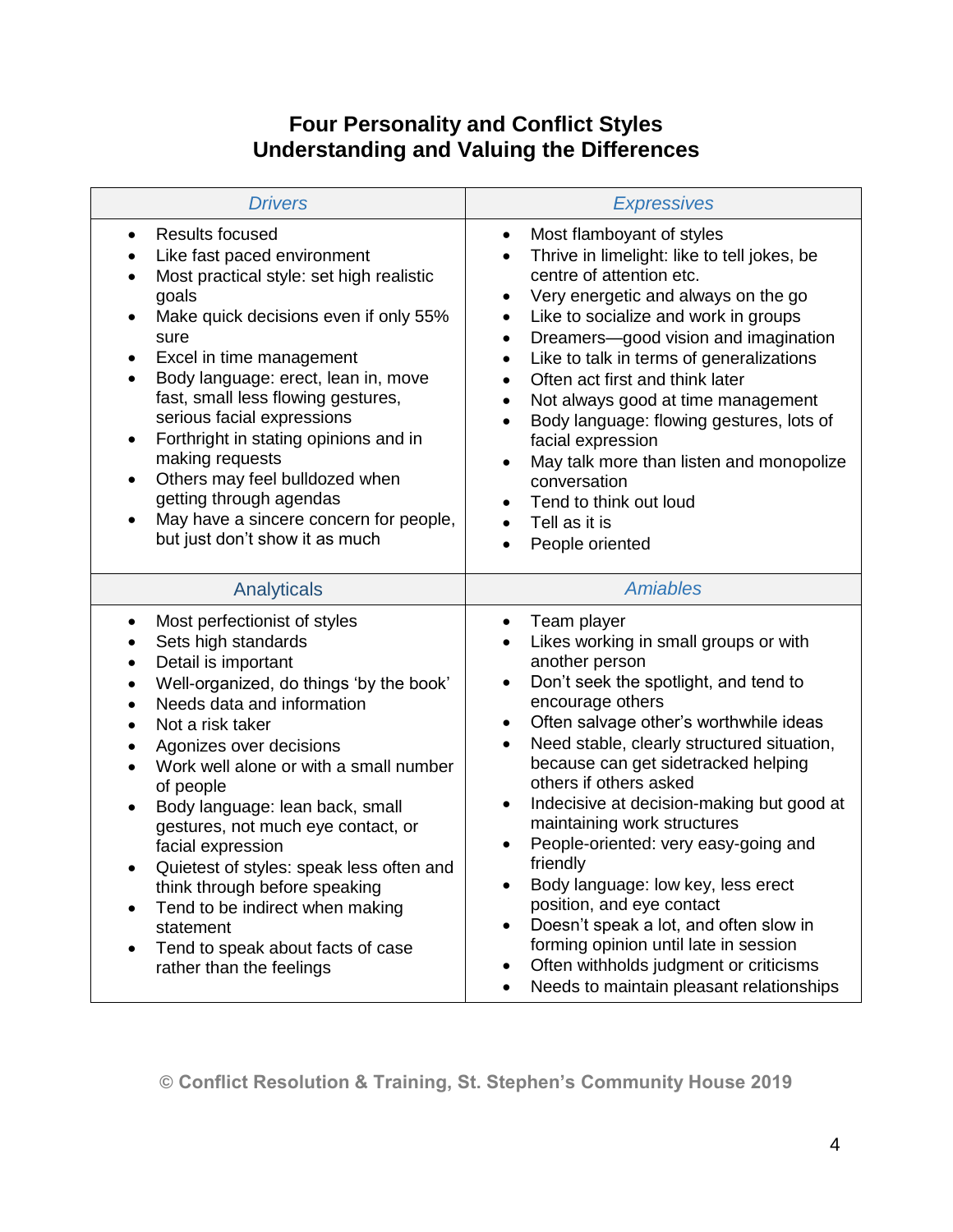# **How You Can Flex for Each Style**

| To Flex to a Driver                                                                                                                                                                                | To Flex to an Expressive                                                                                                                                                                                             |
|----------------------------------------------------------------------------------------------------------------------------------------------------------------------------------------------------|----------------------------------------------------------------------------------------------------------------------------------------------------------------------------------------------------------------------|
| Pick up your pace and energy<br>$\bullet$<br>Be task-oriented<br>De-emphasize feelings<br>$\bullet$<br>Be clear about your goals<br>Cut to the chase<br>Be well organized in your<br>communication | Pick up your pace and energy<br>$\bullet$<br>Focus on the big picture<br>Say what you think<br>Facilitate self determination<br>Make personal contact<br>Focus more on feelings<br>Co-operate with their spontaneity |
| To Flex to an Analytical                                                                                                                                                                           | To Flex to an Amiable                                                                                                                                                                                                |
| Be task-oriented<br>٠<br>De-emphasize feelings<br>Be systematic<br>Be organized and factual<br>Slow down your pace<br>Listen                                                                       | Have genuine personal contact<br>Slow your pace<br>Listen<br>Don't come on too strong<br>Focus more on feelings and show<br>$\bullet$<br>interest in the human side<br>Be supportive<br>Provide structure            |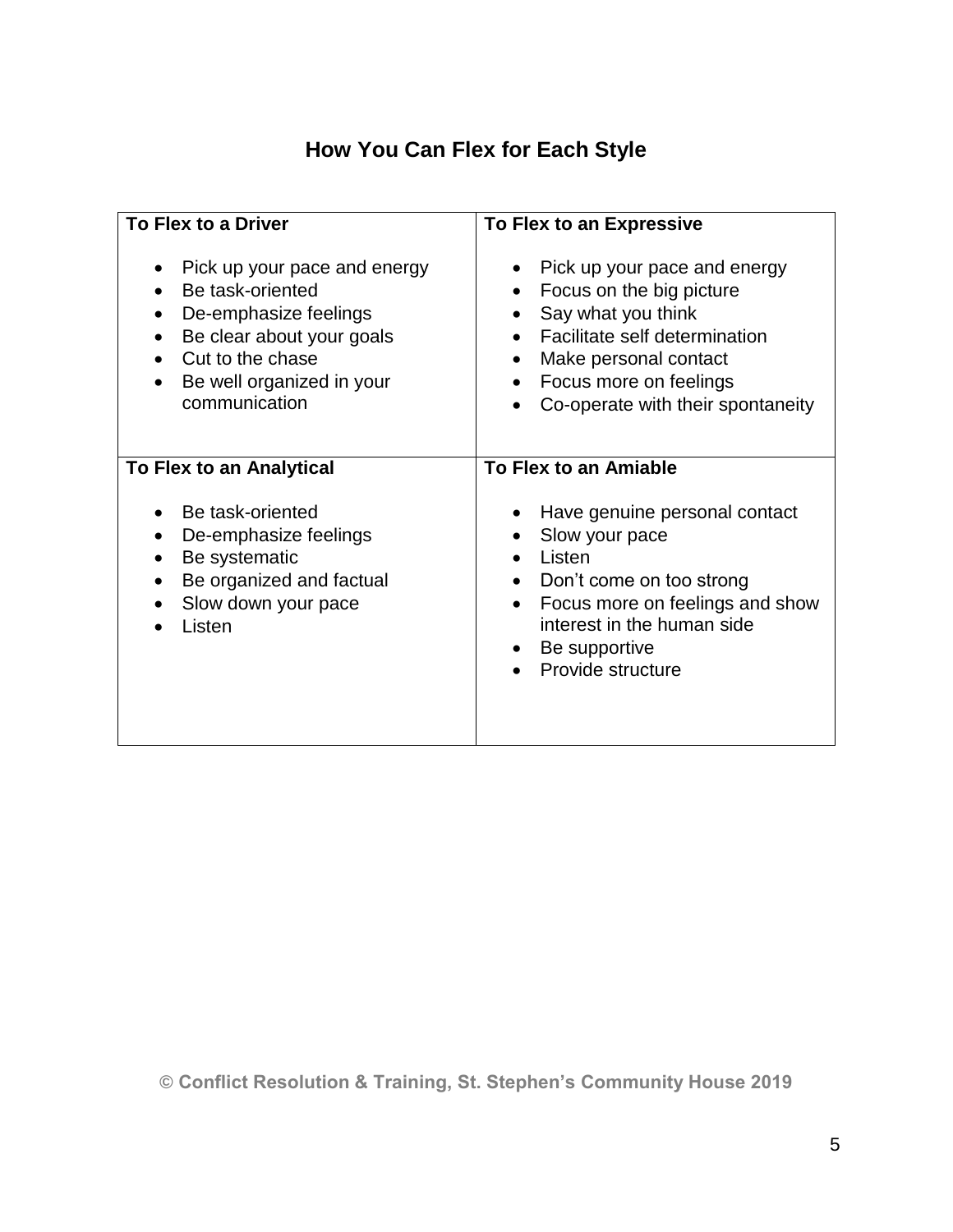# **The Five Decision-Making Approaches**

Each style is a result of a combination of preferences or habits of thinking when we're faced with making a decision.

- Sticking to a process // taking an ad hoc approach
- **Taking action quickly // being cautious**
- Gathering information narrowly // gathering information for the big picture
- Being led by corporate interests // focusing on personal interests
- **Preferring continuity and predictability // preferring change and innovation**
- **Tending to talk about backstory // focusing on facts**

### **Visionary**

The Visionary decision maker is a champion of radical change with a natural gift for leading people through turbulent times. Visionaries like change, gather information relatively narrowly, and are strongly focused on action. In their penchant for making quick decisions, they don't always consider the full picture.

#### **Guardian**

A Guardian is a model of fairness who's focused on preserving the health, balance, and values of the organization. They like continuity, are moderately cautious, and gather information relatively widely. The Guardian can also be too cautious and slow moving during a crisis or when there is a strong need for change.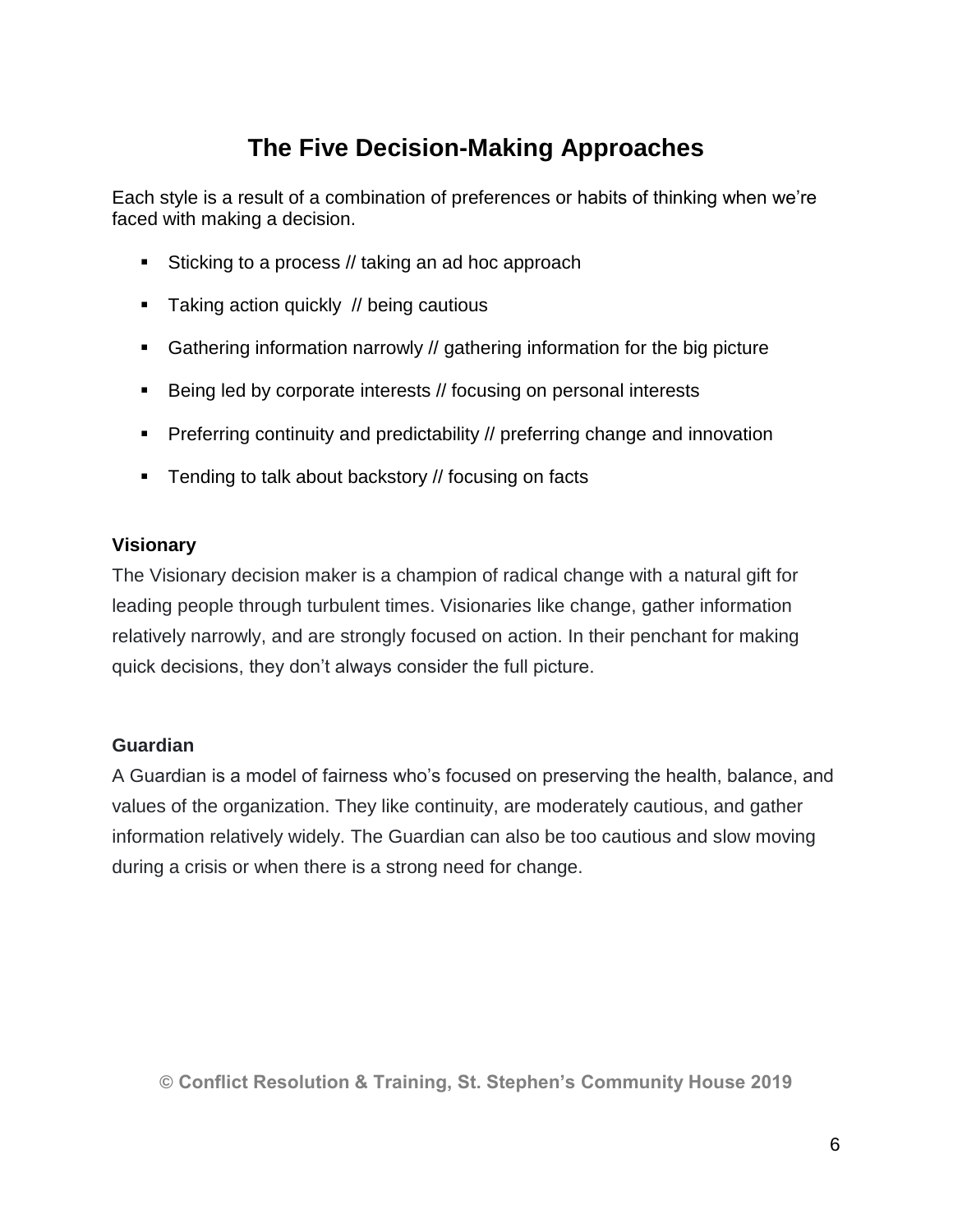### **Motivator**

Motivators are decision-makers when there is a need for change. They are charismatic, can convince people of the need for action, and build alignment among parts of the company. But like all good storytellers, they risk believing the story in the face of countervailing facts.

### **Flexible**

Flexible leaders are more versatile than other types of leaders: They're comfortable with uncertainty, open-minded in adapting to circumstances, and willing to involve a variety of people in the decision-making. They can, however, get paralyzed by their own flexibility in being too open to all ideas.

### **Catalyst**

The Catalyst is the most balanced, being in the middle on four out of the six characteristics. The more extreme the necessary decision, the more they can naturally resist inherent biases. That said, being middle of the road can sometimes yield only average results.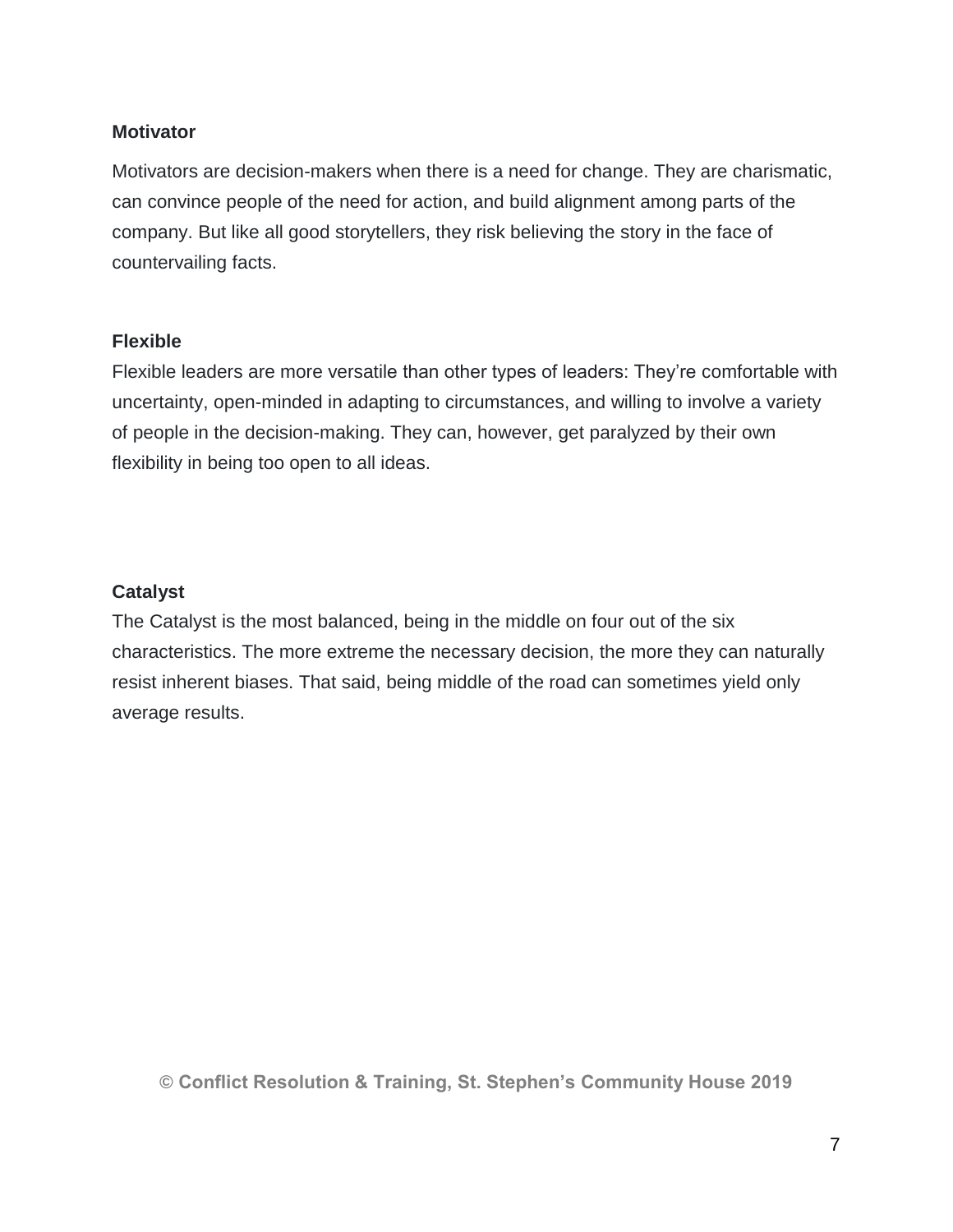### **Team Conflict Competence Creating a Collaborative Climate**

How do we begin to create a climate ripe for conflict resolution? The climate is like the foundation of a house: it needs to be in place before you can build on it.

Consider the importance of:

| <b>Conflict Resolution</b><br><b>Builds empowerment</b>                  | The team members are <b>motivated</b> , supported and<br>equipped to solve conflicts in creative and<br>constructive ways. |                    |                                                                                                  |
|--------------------------------------------------------------------------|----------------------------------------------------------------------------------------------------------------------------|--------------------|--------------------------------------------------------------------------------------------------|
| <b>Co-operation</b>                                                      |                                                                                                                            |                    | Team members interact with, help and                                                             |
| Builds trust and interdependence                                         |                                                                                                                            | support each other |                                                                                                  |
|                                                                          |                                                                                                                            |                    |                                                                                                  |
| <b>Communication</b>                                                     |                                                                                                                            |                    | Team members talk openly and                                                                     |
| Builds understanding, safety and trust                                   |                                                                                                                            |                    | honestly about important issues and<br>differences. They keep the lines of<br>communication open |
| <b>Appreciation &amp; Respect</b><br>Builds relationships and resilience |                                                                                                                            |                    | Team members do things to<br>create goodwill and recognize<br>each other's contributions         |

How much are these building blocks present in your team? On a scale of 1 -10, rate your team.

Ask yourself: What is working? What would a 10 look like? How can you go from the number you're at now, to the next number up?